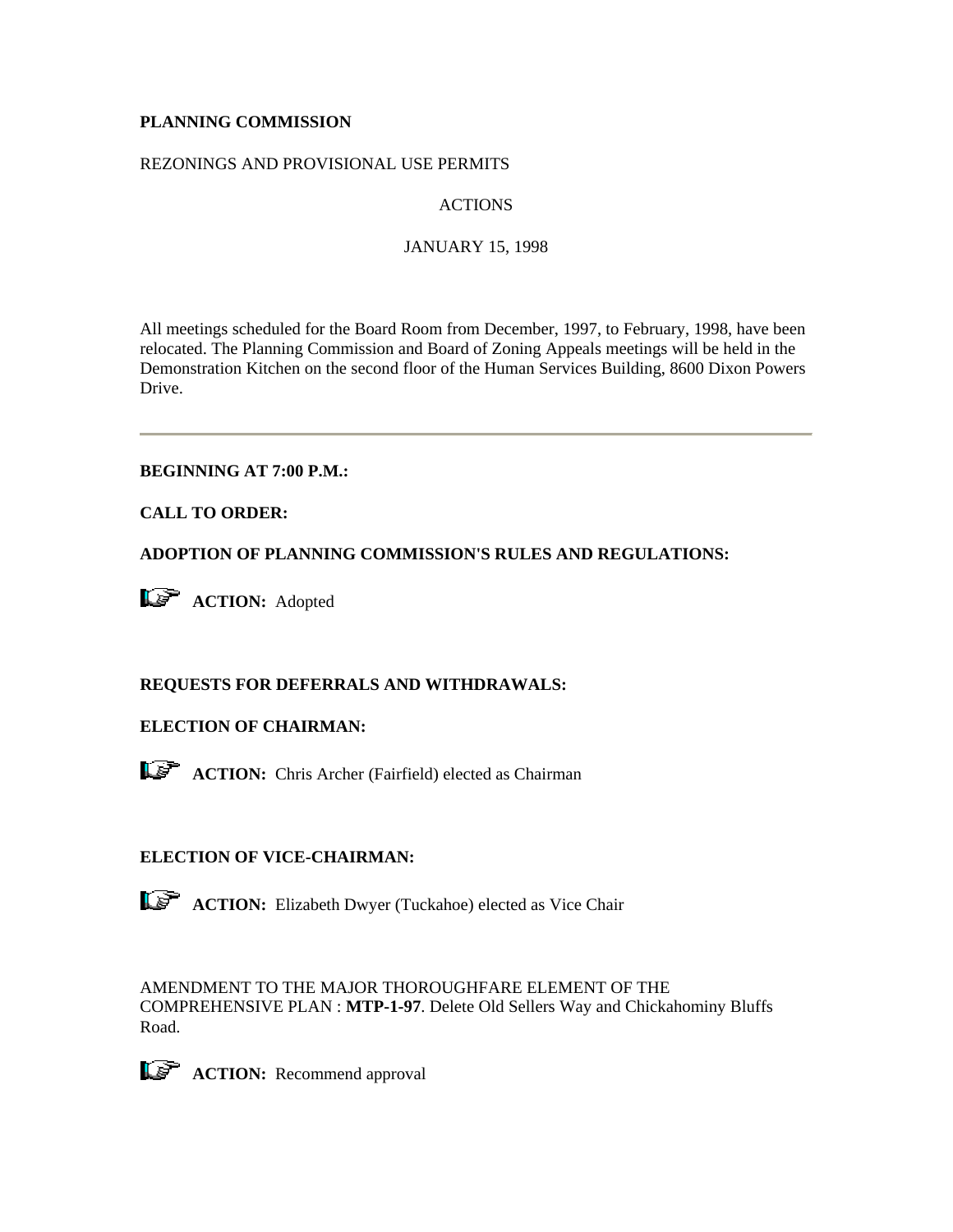#### *Deferred from the December 16, 1997 Meeting*

**PLAN OF DEVELOPMENT, LANDSCAPE, & LIGHTING PLAN** *(Deferred from the December 16, 1997, Meeting)*

| Bengston DeBell & Elkin, Ltd. for Dominion Bank of Richmond N.A.            |
|-----------------------------------------------------------------------------|
| : Request for approval of a revised plan of development and landscape and   |
| lighting plan, as required by Chapter 24, Sections 24-106 and 24-106.2 of   |
| the Henrico County Code to construct an additional drive through lane; a    |
| drive through automated teller machine addition; and a 250 square foot      |
| building addition to an existing building. The 1.61 acre site is located on |
| the west side of Cox Road, 506 feet north of West Broad Street (U.S.        |
| Route 250) on parcel 48-5-B-1D. The zoning is B-2C, Business District       |
| (Conditional). County water and sewer. (Three Chopt)                        |
|                                                                             |

As of the preparation date of the agenda, the staff has not had an opportunity to complete its review of the revised plan. The staff recommendation will be made at the meeting. Should the Commission act on this request, in addition to the standard conditions for developments of this type, the following additional conditions are recommended:

23. The developer shall provide fire hydrants as required by the Department of Public Utilities in its approval of the utility plans and contracts.

24. Deviations from County standards for pavement, curb or curb and gutter design shall be approved by the County Engineer prior to final approval of the construction plans by the Department of Public Works.

25. In the event if any traffic backup which blocks traffic circulation on this site as a result of congestion caused by the drive-thru automated teller/facilities machine (ATM), the owner/occupant shall close the drive-thru ATM facilities until a solution can be designed to prevent traffic backup.

26. Insurance Services Office (ISO) calculations must be included with the utilities plans and contracts and must be approved by the Department of Public Utilities prior to the issuance of a building permit.

27. Evidence of a joint ingress/egress and maintenance agreement must be submitted to the Planning Office and approved prior to the issuance of a certificate of occupancy for this development.

### **(Staff presentation by Mikel Whitney)**

**ACTION:** Approved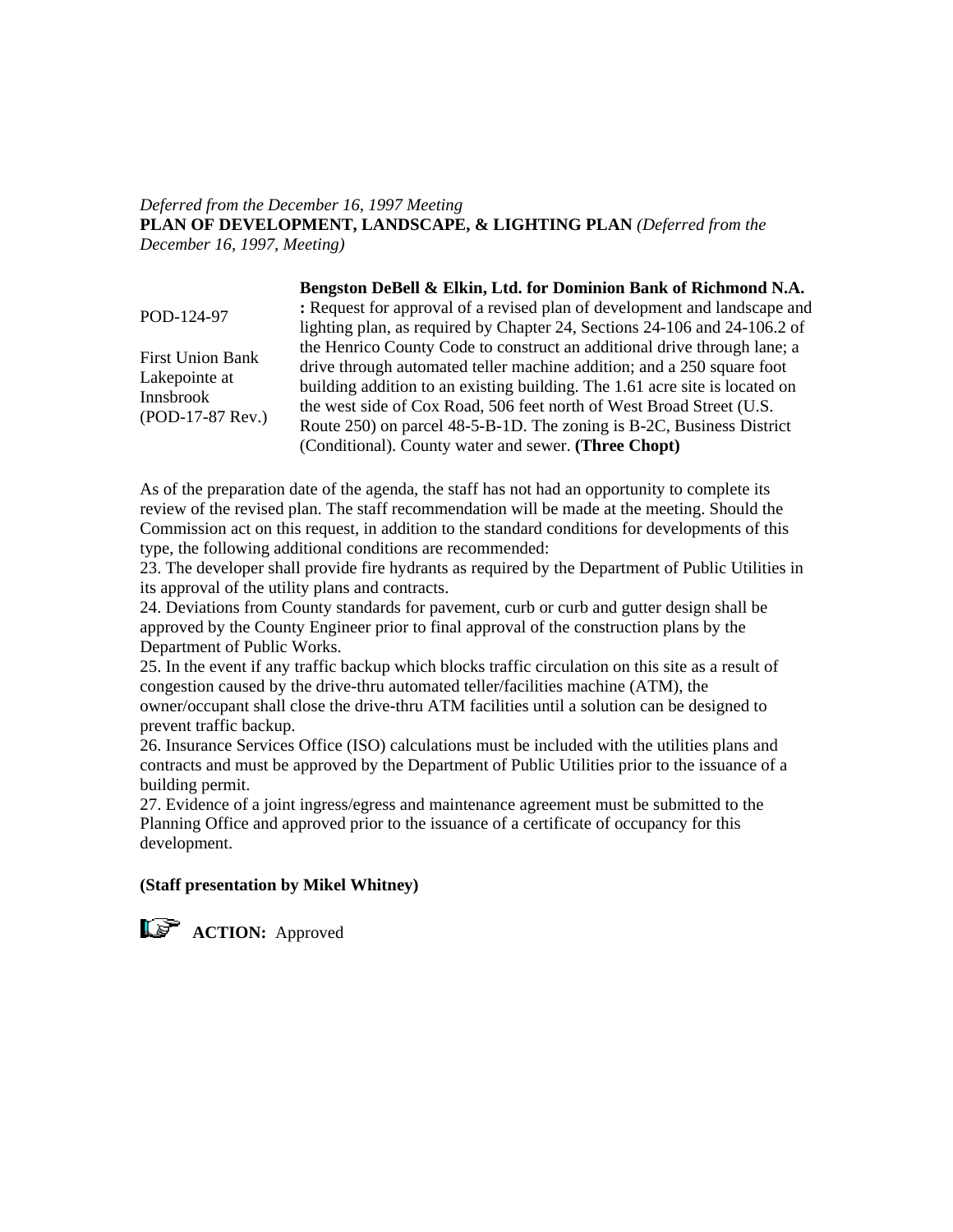# FAIRFIELD:

### *Deferred from the December 11, 1997 Meeting*

C-64C-97 **Abigail S. Phillips for Dodson Bros. Exterminating Co.:** Request to conditionally rezone from R-4 One Family Residence District to B-3C Business District (Conditional), part of Parcel 53-A-12, containing 0.301 acres, located at the southern terminus of Portsmouth Street approximately 250' west of Brook Road (U.S. Route 1). A pesticide service is proposed. The use will be controlled by proffered conditions and zoning ordinance regulations. The Land Use Plan recommends Commercial Concentration development. **(Staff presentation by John Merrithew) (Deferral requested to February 12, 1998)** 

**ACTION:** Deferred at applicant's request to February 12, 1998

### *Deferred from the December 11, 1997 Meeting*

C-90C-97 **Ralph L. Axselle, Jr. or Andrew M. Condlin for General Investment & Development Co.:** Request to conditionally rezone from O-2C Office District (Conditional) and O/SC Office Service District (Conditional) to O-2C Office District (Conditional) and M-1C Light Industrial District (Conditional), Parcels 54-A-1A and 2 containing 81.5 acres located on the north line of Parham Road approximately 770' east of Fredonia Road. Commercial, office, retail and light industrial uses are proposed. The uses will be controlled by proffered conditions and zoning ordinance regulations. The Land Use Plan recommends Office and Office/Service development. **(Staff presentation by Nancy Gardner)**

**ACTION:** Recommend approval

## *Deferred from the December 11, 1997 Meeting*

C-91C-97 **Gloria L. Freye for Joseph P. Marchetti, Jr.:** Request to conditionally rezone from O/SC Office Service (Conditional) to M-1C Light Industrial District (Conditional), part of Parcels 53-A-80B and 80D, containing 37.686 acres located along the east line of Park Central Drive at its intersection with Scott Road. Light industry and office/service uses are proposed. The uses will be controlled by proffered conditions and zoning ordinance regulations. The Land Use Plan recommends Office/Service development. **(Staff presentation by Nancy Gardner)**



**ACTION:** Recommend approval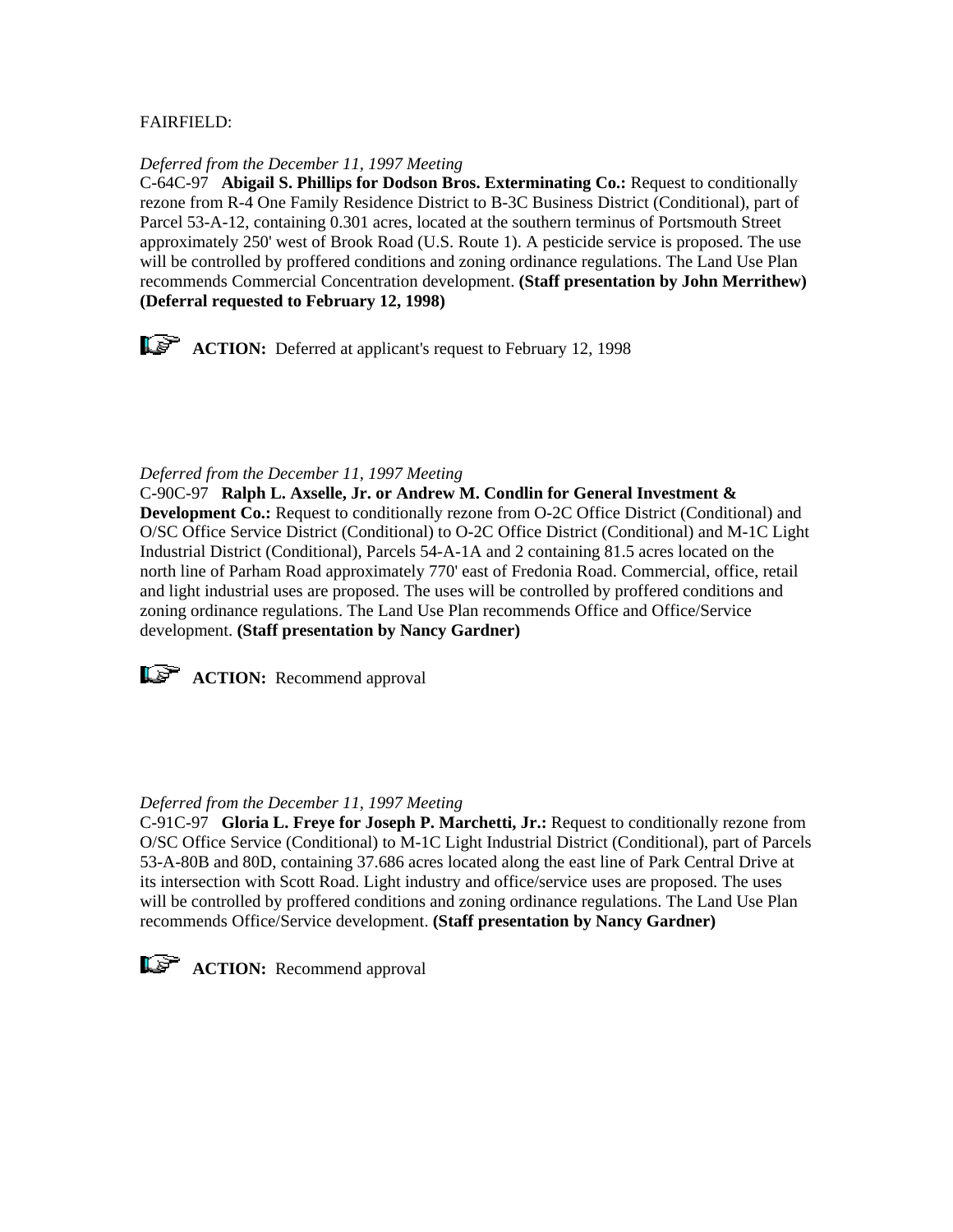C-1C-98 **James W. Theobald for Security Capital Atlantic, Inc.:** Request to amend proffered conditions pertaining to building materials and accepted with rezoning case C-115C-88 on part of Parcel 33-A-8 and Parcel 33-A-9, containing approximately 6.3 acres, located at the northwest corner of Brook Road (U.S. Route 1) and Virginia Center Parkway. The site is zoned R-6C General Residence District (Conditional). The R-6 District permits densities up to 19.8 units gross density per acre. The Land Use Plan recommends Commercial Concentration and Multi-Family, 6.8 to 19.8 units net density per acre. **(Staff presentation by Nancy Gardner)**



**ACTION:** Recommend approval

## THREE CHOPT:

*Deferred from the September 11, 1997 Meeting*

P-8-97 **J. Thomas O'Brien, Jr. for Short Pump Investors, L.P.:** Request for approval of a provisional use permit in accordance with Sections 24-58.2(a)(d) and 24-122.1 of Chapter 24 of the County Code to permit outside dining and extended hours of operation to 2:00 a.m. for proposed restaurants, on Parcels 36-A-19D (pt.), 21, 22, 23, and 24 located on the north line of W. Broad Street, 450' west of its intersection with Pouncey Tract Road. The site is zoned B-2C Business District (Conditional) and M-1 Light Industrial District. The site is also within the West Broad Street Overlay District. **(Staff presentation by John Merrithew) (Deferral requested to April 9, 1998).**



**ACTION:** Deferred to April 9, 1998

#### *Deferred from the December 11, 1997 Meeting*

C-79C-97 **Jay M. Weinberg for Summit Properties:** Request to conditionally rezone from A-1 Agricultural District to O-2C Office District (Conditional), RTHC Residential Townhouse District (Conditional) and R-5C General Residence District (Conditional), Parcels 58-A-3, 4, 5, 6, 6A and 31, containing 48.9 acres, located on the north line of Three Chopt Road approximately 440' west of its intersection with Gaskins Road. Office, townhouses and apartments are proposed. Uses will be controlled by proffered conditions and zoning ordinance regulations. The RTH District permits densities up to 9.0 units gross density per acre and the R-5 District permits densities up to 14.52 units gross density per acre. The Land Use Plan recommends Environmental Protection Area, Office and Urban Residential development, 3.4 to 6.8 units net density per acre. **(Staff presentation by John Merrithew)**



**ACTION:** Deferred to February 12, 1998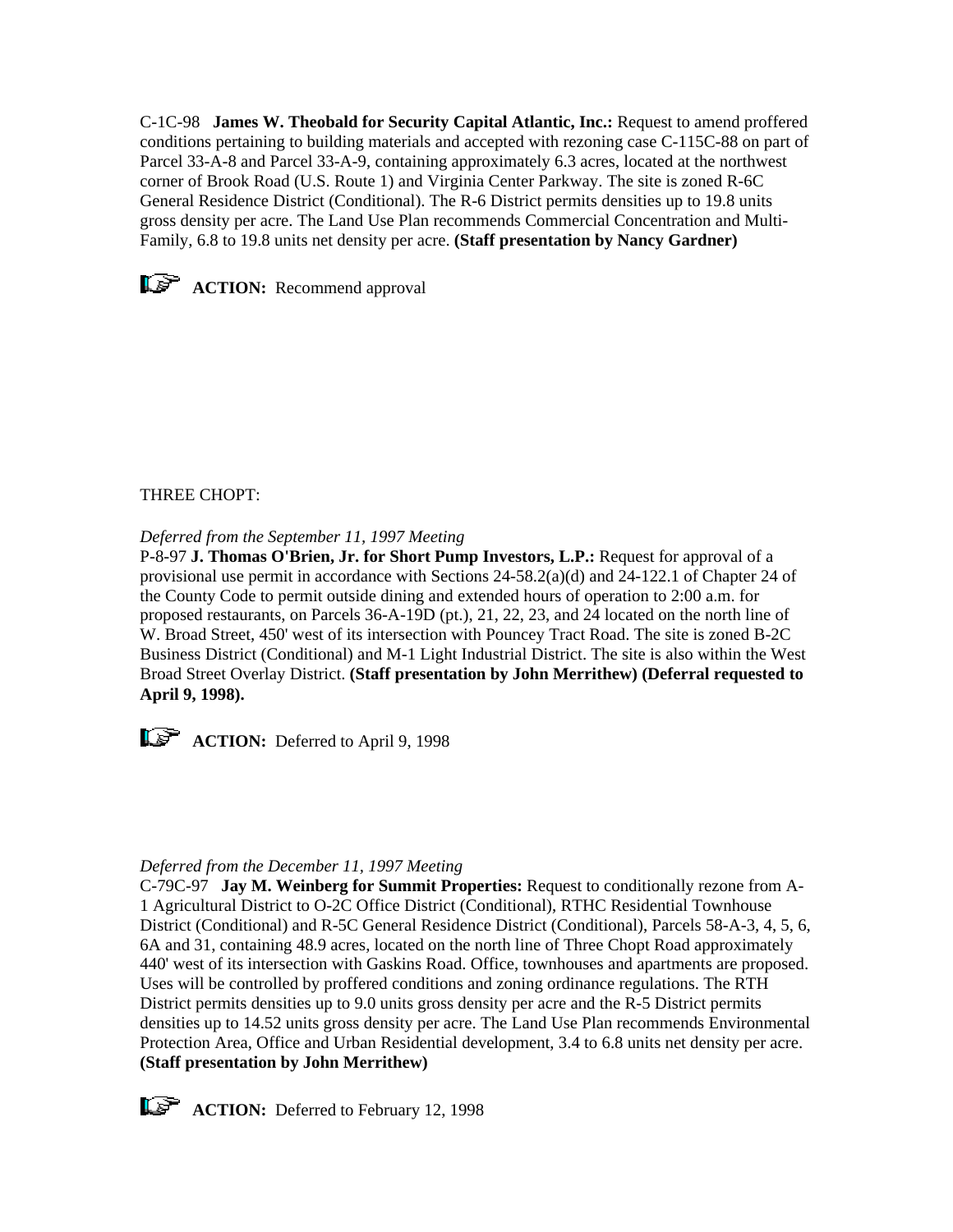C-82C-97 **Gene B. Holman for Hearthside Builders:** Request to conditionally rezone from A-1 Agricultural District to O-2C Office District (Conditional), Parcel 56-A-45 containing 1.0 acre located on the north line of Church Road approximately 770' east of Pump Road. An office use is proposed. The use will be controlled by zoning ordinance regulations. The Land Use Plan recommends Suburban Residential 2 development, 2.4 to 3.4 units net density per acre. **(Staff Presentation by Lee Yolton)**

**ACTION:** Deferred to February 12, 1998

C-2C-98 **James W. Theobald for HBR Associates:** Request to conditionally rezone from A-1 Agricultural District to B-1C Business District (Conditional) and O-2C Office District (Conditional), Parcels 48-A-15A, 16 and 17, located at the northwest corner of Hungary and Springfield Roads (S.R. 157). Veterinarian and office uses are proposed. The use will be controlled by proffered conditions and zoning ordinance regulations. The Land Use Plan recommends Office development. **(Staff presentation by Mark Bittner)** 



**ACTION:** Recommend approval

C-3C-98 **Jay M. Weinberg for Short Pump Associates LLC:** Request to conditionally rezone from A-1 Agricultural District to M-1C Light Industrial District (Conditional), part of Parcels 36- A-13 and 15 and Parcels 36-A 16 and 17, containing 9.769 acres located at the southwest corner of I-64 and Pouncey Tract Road. A mini-storage warehouse is proposed. The use will be controlled by proffered conditions and zoning ordinance regulations. The Land Use Plan recommends Mixed Use development. The site is also in the West Broad Street Overlay District. **(Staff presentation by Lee Yolton)**

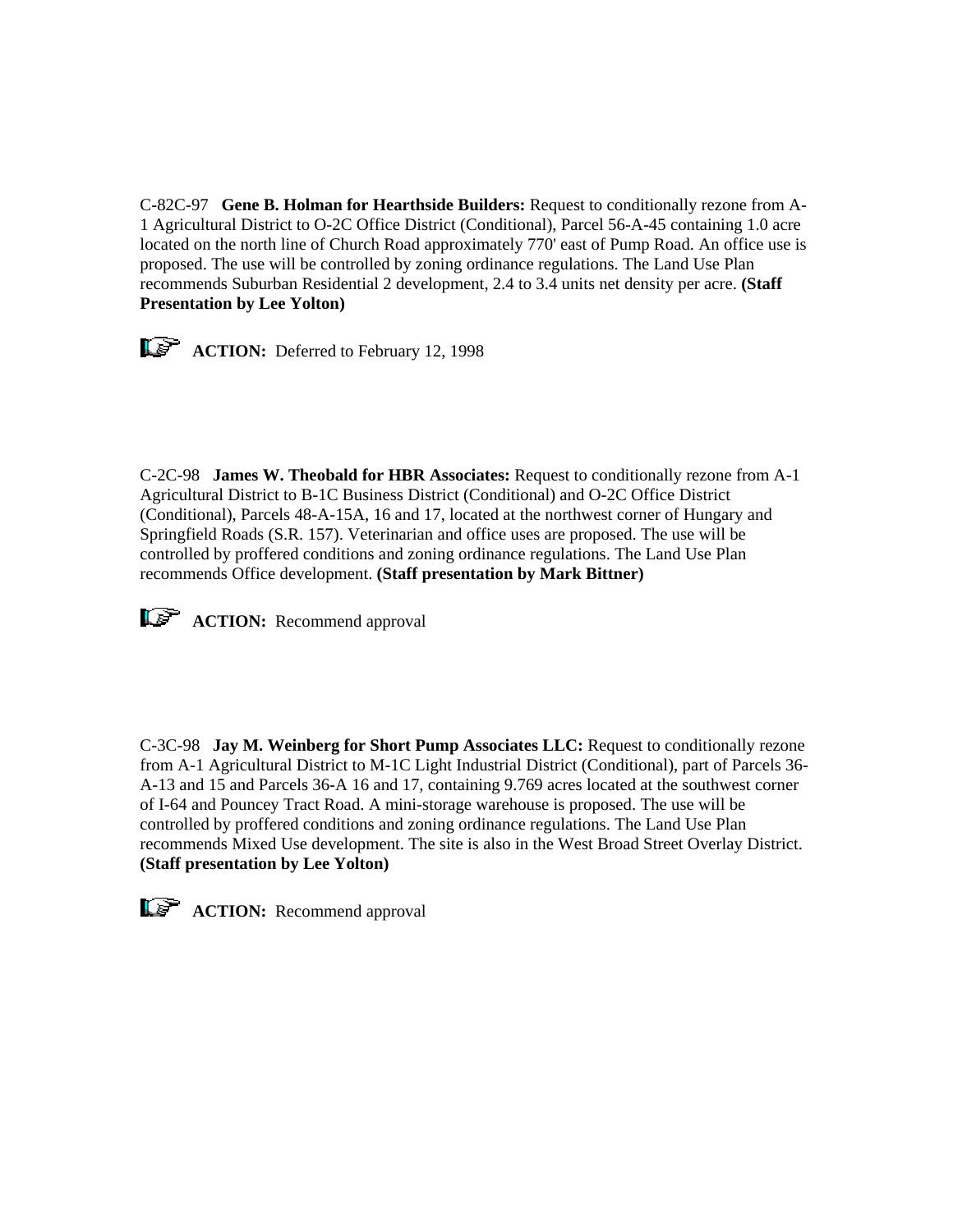**P-1-98 Charles H. Rothenberg and James W. Theobald for Sprint PCS:** Request for approval of a provisional use permit in accordance with Sections 24-95(a) and 24-122.1 of Chapter 24 of the County Code in order to construct a 195' high communications tower and related equipment on part of Parcel 36-A-18C, containing 2,500 sq. ft., located at the northeast corner of I-64 and Pouncey Tract Road. The site is zoned M-1C Light Industrial District (Conditional) and West Broad Street Overlay District. **Staff presentation by Lee Yolton)**



C-4C-98 **Ralph L. Axselle, Jr. or Andrew M. Condlin for Manorhouse Retirement Centers, Inc.:** Request to conditionally rezone from R-3 One Family Residence District and R-5 General Residence District to R-6C General Residence District (Conditional), Parcel 69-A-92 and part of Parcel 59-A-97, containing 5.082 acres, located on the west line of Skipwith Road 684' south of Parham Road. A nursing or convalescent home is proposed. The R-6 District permits densities up to 19.8 units gross density per acre. The Land Use Plan recommends Suburban Residential 1 and Multi-Family development at 6.8 to 19.8 units net density per acre. **(Staff presentation by Mark Bittner)**

**ACTION:** Deferred to February 12, 1998

**BEGINNING AT 8:00 P.M.:**

TUCKAHOE:

P-5-98 **James W. Theobald for YMCA of Greater Richmond, Tuckahoe Branch:** Request for approval of a provisional use permit in accordance with Sections 24-96(3) and 24-122.1 of Chapter 24 of the County Code to permit the YMCA to use 50 substitute parking spaces on Parcel 100-A-2, containing approximately 8.69 acres, being the Welborne Church at 920 Maybeury Drive. The church site is zoned R-2A One Family Residence District and the Land Use Plan recommends Semi-Public uses. **(Staff presentation by Nancy Gardner)**



**ACTION:** Recommend approval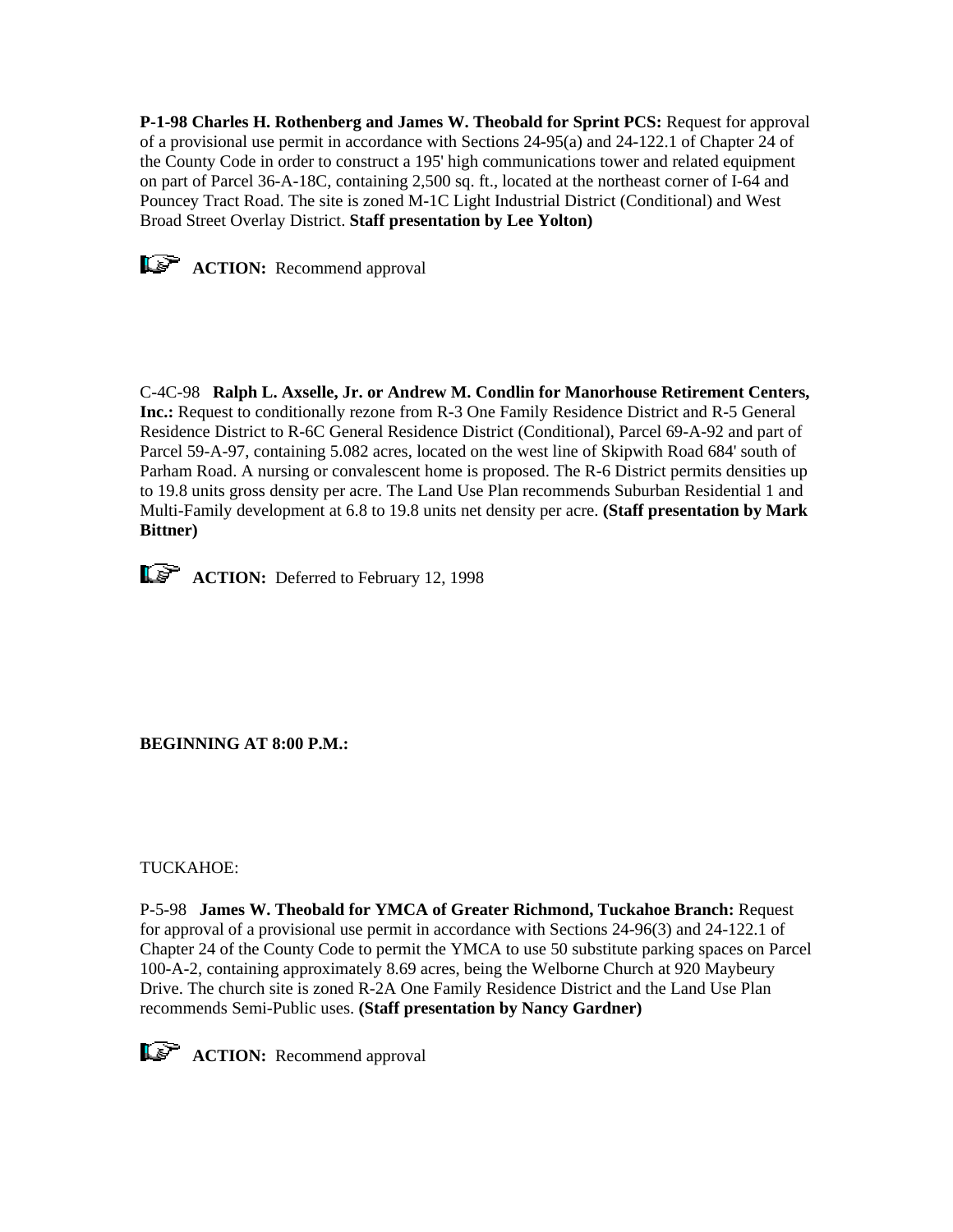## VARINA:

*Deferred from the December 11, 1997 Meeting*

C-85C-97 **Engineering Design Associates for Godsey & Son, Inc.:** Request to conditionally rezone from M-1C Light Industrial District (Conditional) to M-2C General Industrial District (Conditional) part of Parcel 194-A-53 containing 7.165 acres located on the south line of Charles City Road approximately 3,168' east of Monahan Road. A contractor's office/shop is proposed. The use will be controlled by proffered conditions and zoning ordinance regulations. The site is also within the ASO Airport Safety Overlay District. The Land Use Plan recommends Planned Industrial development. **(Staff presentation by John Merrithew)**



**ACTION:** Recommend approval

## *Deferred from the December 11, 1997 Meeting*

C-86C-97 **Gloria L. Freye for Exxon Company, USA:** Request to conditionally rezone from A-1 Agricultural District to B-2C Business District (Conditional), Parcel 237-A-114 containing 3.823 acres, located at the southeast corner of the intersection of New Market and Strath Roads. A convenience store with fuel pumps is proposed. The use will be controlled by proffered conditions and zoning ordinance regulations. The Land Use Plan recommends Rural Residential development, not exceeding 1.0 unit net density per acre. **(Staff presentation by Mark Bittner)**



**ACTION:** Recommend approval

P-2-98 **Charles H. Rothenberg or James W. Theobald for Sprint PCS:** Request for approval of a provisional use permit in accordance with Sections 24-95(a) and 24-122.1 of Chapter 24 of the County Code in order to construct a 190' high communications tower and related equipment on part of Parcel 277-A-7, containing 1,380 sq. ft., located at the southeast corner of I-295 and Varina Road. The site is zoned A-1 Agricultural District and Airport Safety Overlay District. **(Staff presentation by Lee Yolton)** 

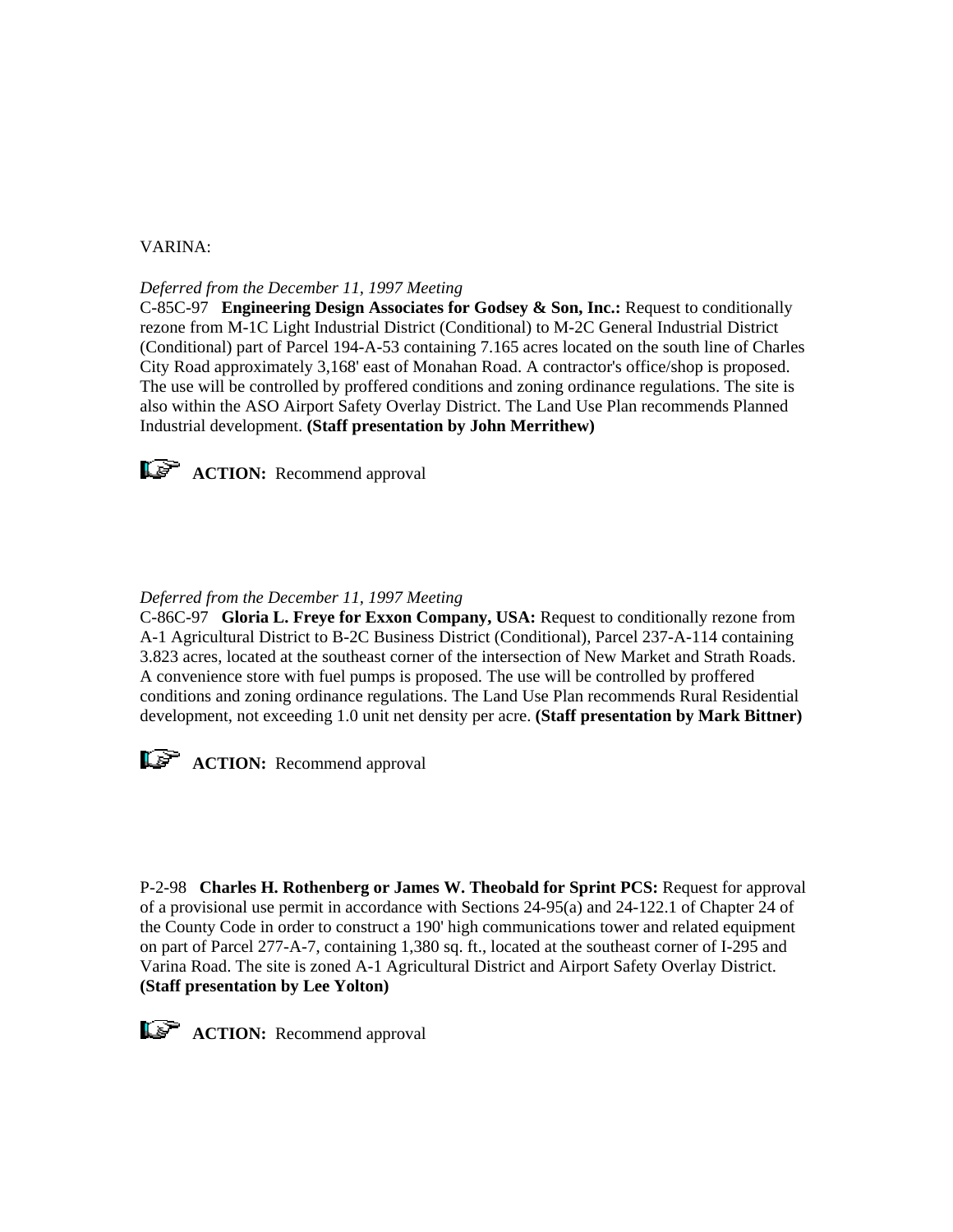P-3-98 **Charles H. Rothenberg or James W. Theobald for Sprint PCS:** Request for approval of a provisional use permit in accordance with Sections 24-95(a) and 24-122.1 of Chapter 24 of the County Code in order to construct a 190' high communications tower and related equipment on part of Parcel 165-A-74NR, containing 2,440 sq. ft., located at the southeast corner of Drybridge Road and Drybridge Court. The site is zoned M-1C Light Industrial District (Conditional) and Airport Safety Overlay District. **(Staff presentation by Lee Yolton)**



**ACTION:** Recommend approval

C-5-98 **Rob Hargett for Oaklawn Plaza, Inc.:** Request to rezone from A-1 Agricultural District to B-3 Business District, part of Parcel 172-A-22, containing 0.08 acre, located on the southwest corner of Laburnum Avenue and Williamsburg Road (Route 60). A pharmacy is proposed. The use will be controlled by zoning ordinance regulations. The site is in the Airport Safety Overlay District. The Land Use Plan recommends Commercial Arterial. **(Staff presentation by John Merrithew)**



# BROOKLAND:

C-6C-98 **Daniel A. Myers for JD Properties, L.P.:** Request to amend proffered conditions accepted with rezoning case C-70C-86 on Parcels 51-A-66, 70, 70N, 71, 72, 73 and 74, Laurel Park Shopping Center, containing approximately 17.1 acres, located at the northwest corner of Hungary and Woodman Roads. The amendment would allow overnight parking of trucks. The site is zoned B-2C Business District (Conditional). The Land Use Plan recommends Commercial Concentration. **(Staff presentation by John Merrithew)** 



**ACTION:** CASE WITHDRAWN BY APPLICANT